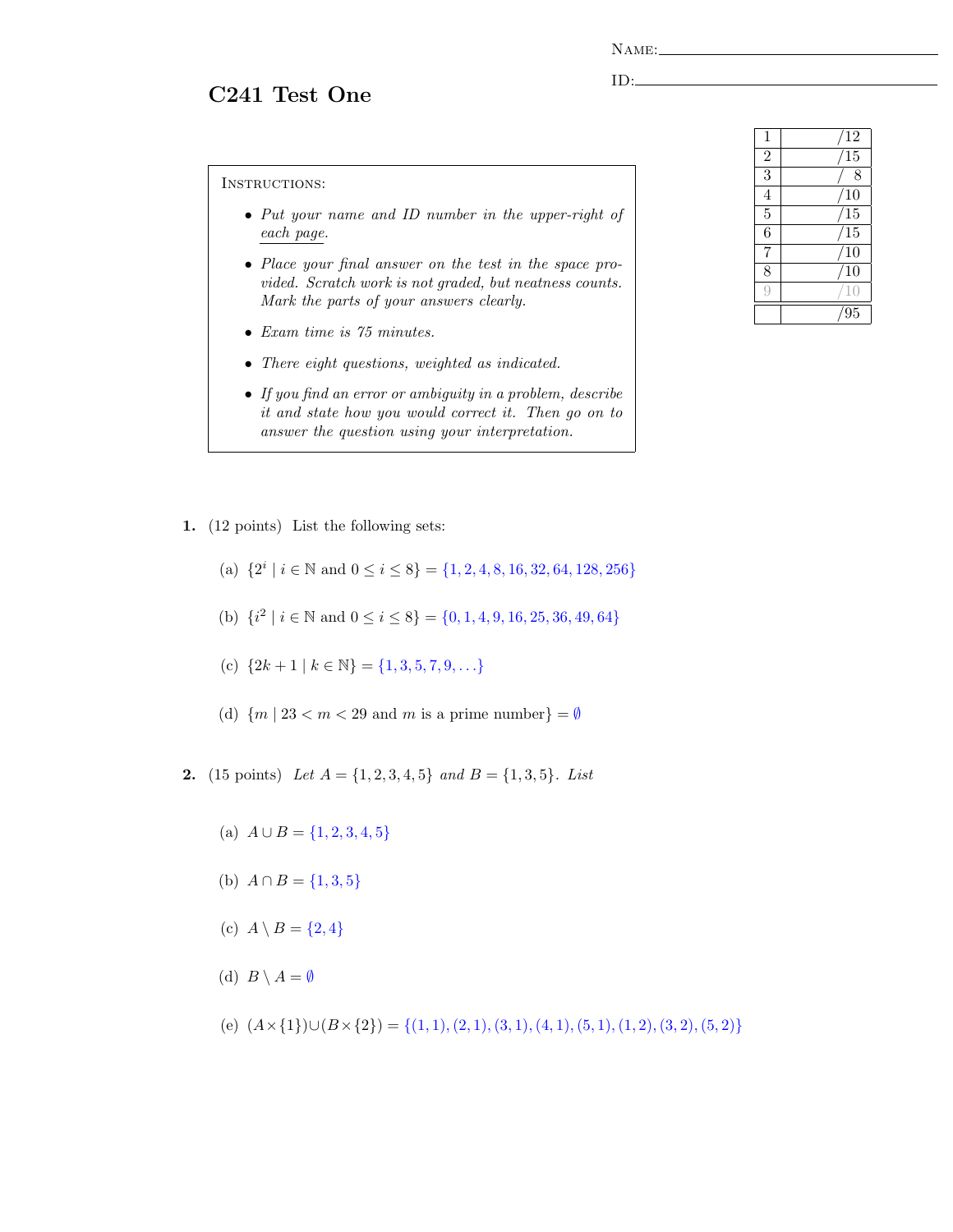| $N$ AME: |  |  |
|----------|--|--|
|          |  |  |
| т        |  |  |

3. (8 points) Recall (Definition 2.14) that  $G \subseteq A \times A$  is a rooted graph iff there is a node  $r \in A$  such that for every  $x \in A$  there is a path from r to x in G. In the graph to the right, which nodes can serve as  $r$  in this definition?



Only b can serve as the root of this graph. There is no path to b from any node—b has in-degree 0—neither a nor c nor d can be a root.

4. (10 points) Let  $X = \{a, b\}$  and  $Y = \{ab\}$  be alphabets. Note that X has two elements and Y has one element. Define the language  $L \subseteq (X \cup Y)^+$  to be

$$
L = \{ u^{\hat{}}v^{\hat{}}u \mid u \in X^*, \ v \in Y^+ \}
$$

List all the words in  $L$  that are less than seven letters long.

```
{ab,aˆabˆa, bˆabˆb,
aˆaˆabˆaˆa, aˆbˆabˆaˆb, bˆaˆabˆbˆa, bˆbˆabˆbˆb,
aˆabˆabˆa, bˆabˆabˆb,
aˆaˆabˆabˆaˆa, aˆbˆabˆabˆaˆb, bˆaˆabˆabˆbˆa, bˆbˆabˆabˆbˆb,
a^{\hat{}}ab\hat{}}ab\hat{}}ab\hat{}}ab\hat{}}ab\hat{}}b\hat{}}
```
- 5. (15 points) Recall that a relation  $R \subseteq A \times A$  is: *reflexive* iff  $\forall x \in A : (x, x) \in R$ . symmetric iff  $\forall (x, y) \in R: (y, x) \in R$ . transitive iff  $\forall (x, y), (y, z) \in R: (x, z) \in R$ .
	- (a) Add the minimal number of edges needed to make the graph  $R \subset A \times A$ , below, symmetric and transitive.



(b) Is the new relation reflexive? Is it irreflexive?

It is not reflexive because it does not contain  $(a, a)$ . It is not irreflexive because, for one instance, it contains  $(b, b)$ .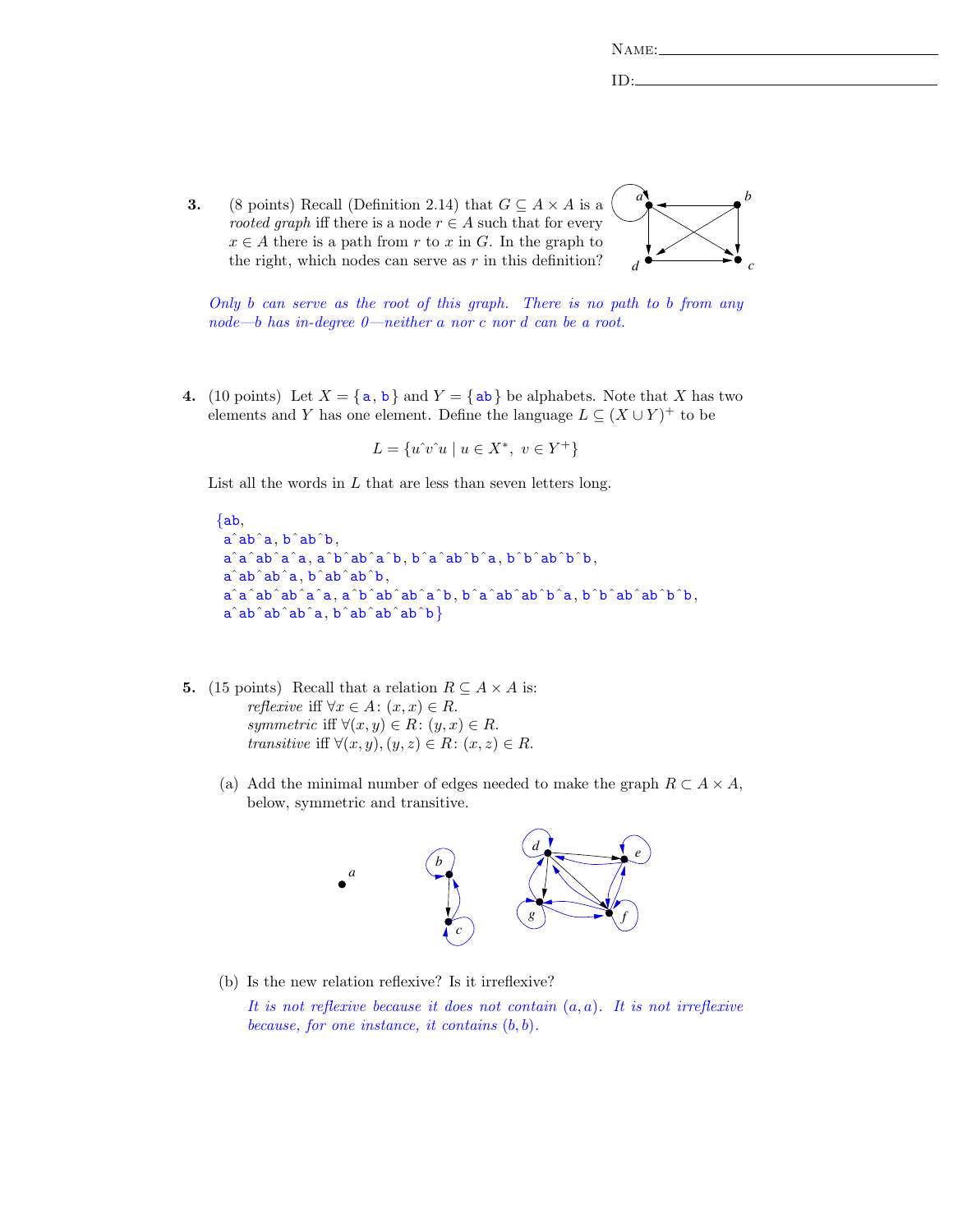| $N$ AME: |  |  |
|----------|--|--|
|          |  |  |
| - 63     |  |  |

- 6. (15 points) Two graphs are isomorphic if they "have the same structure."
	- (a) Are the two graphs below isomorphic?



The function  $f = \{(a, N), (b, M), (c, P), (d, O)\}\$ is an (in fact, the only) isomorphism between the two relations. The picture above suffices as a solution, but in more detail,

|                        | $(x, y) \longmapsto$     | (f(x), f(y)) |            |
|------------------------|--------------------------|--------------|------------|
| $f: A \longrightarrow$ | $(a,a) \longmapsto$      | (N, N)       | $\sqrt{ }$ |
| $a \mapsto N$          | $(a,b) \longrightarrow$  | (N, M)       |            |
| $b \rightarrow M$      | $(a, c) \longmapsto$     | (N, P)       | $\sqrt{}$  |
| $c \rightarrow P$      | $(b, b) \longrightarrow$ | (M, M)       | $\sqrt{}$  |
| $d \rightarrow 0$      | $(b, c) \longrightarrow$ | (M, P)       | $\sqrt{}$  |
|                        | $(d, b) \longrightarrow$ | (O, M)       | $\sqrt{}$  |
|                        | $(d, c) \longmapsto$     | (O, P)       | $\sqrt{}$  |

(b) Write a formal definition of isomorphism.

**Definition.** Two directed graphs  $R \subseteq A \times A$  and  $S \subseteq B \times B$  are isomorphic iff there exists a bijection  $f: A \to B$  such that  $(x, x') \in R$  iff  $(f(x), f(x')) \in S$ . The f is called an isomorphism between R and S.

7. (10 points) A binary tree is a tree in which the out-degree of every node is either 0 or 2. Draw all the distinct (non-isomorphic) binary trees containing seven nodes.

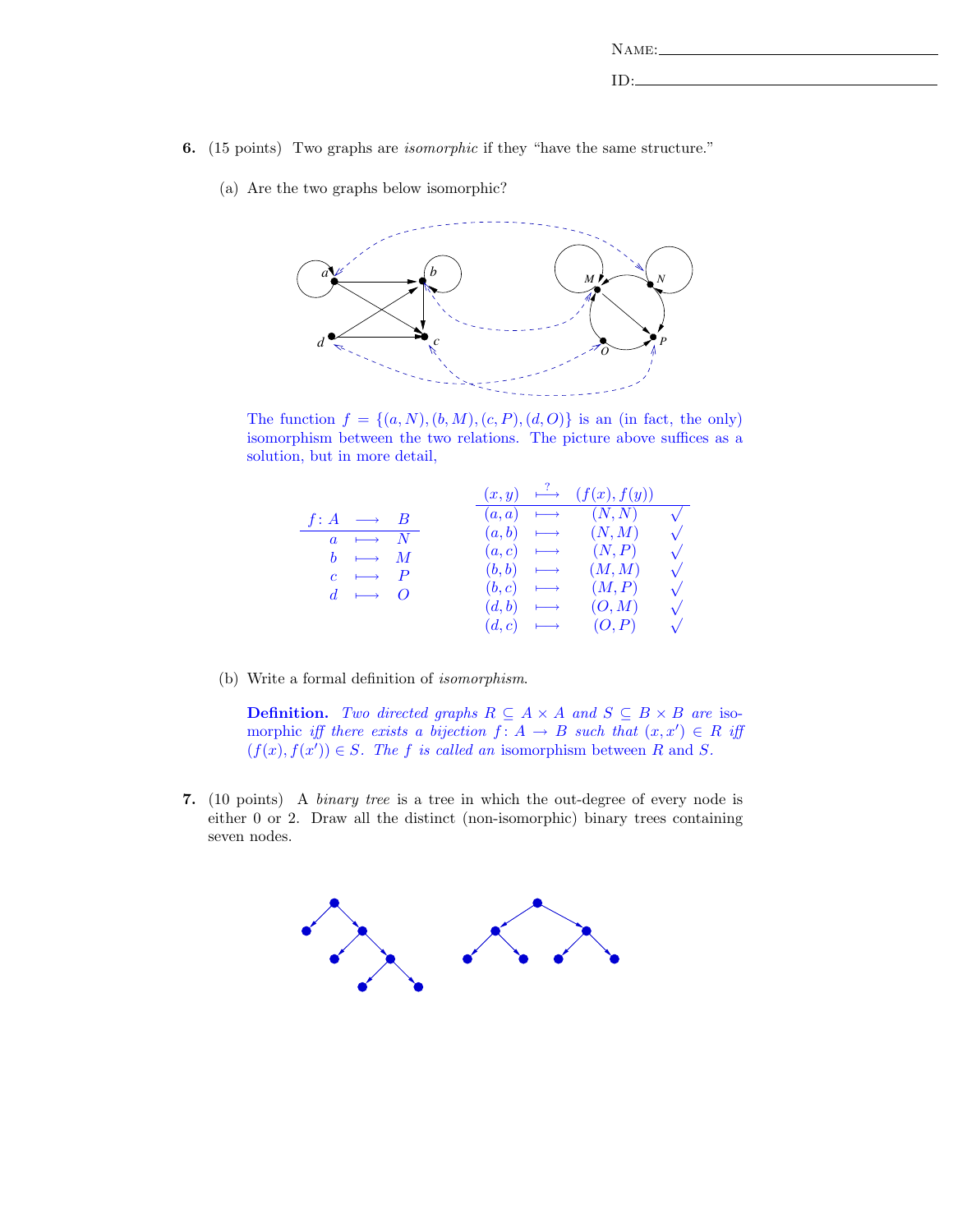| $\Delta$ M <sub>F</sub> . |  |  |  |
|---------------------------|--|--|--|
|                           |  |  |  |

ID:

8. (10 points) A partial description of the STMT Programming Language is shown below. Write a program in the STMT programming language divides  $A$  by  $B$ using only addition and subtraction, leaving the quotient in program variable  $q$  and the remainder in  $r$ . It matters only that the program is correct; don't worry about efficiency. Your solution should satisfying the assertions

```
{x = A \in \mathbb{W} \text{ and } y = B \in \mathbb{W}}begin
q := 0;r := x;while r \geq y do
  begin
  q := q + 1;r := r - yend
end
{qy + r = A \text{ and } r < B}
```
STMT language: